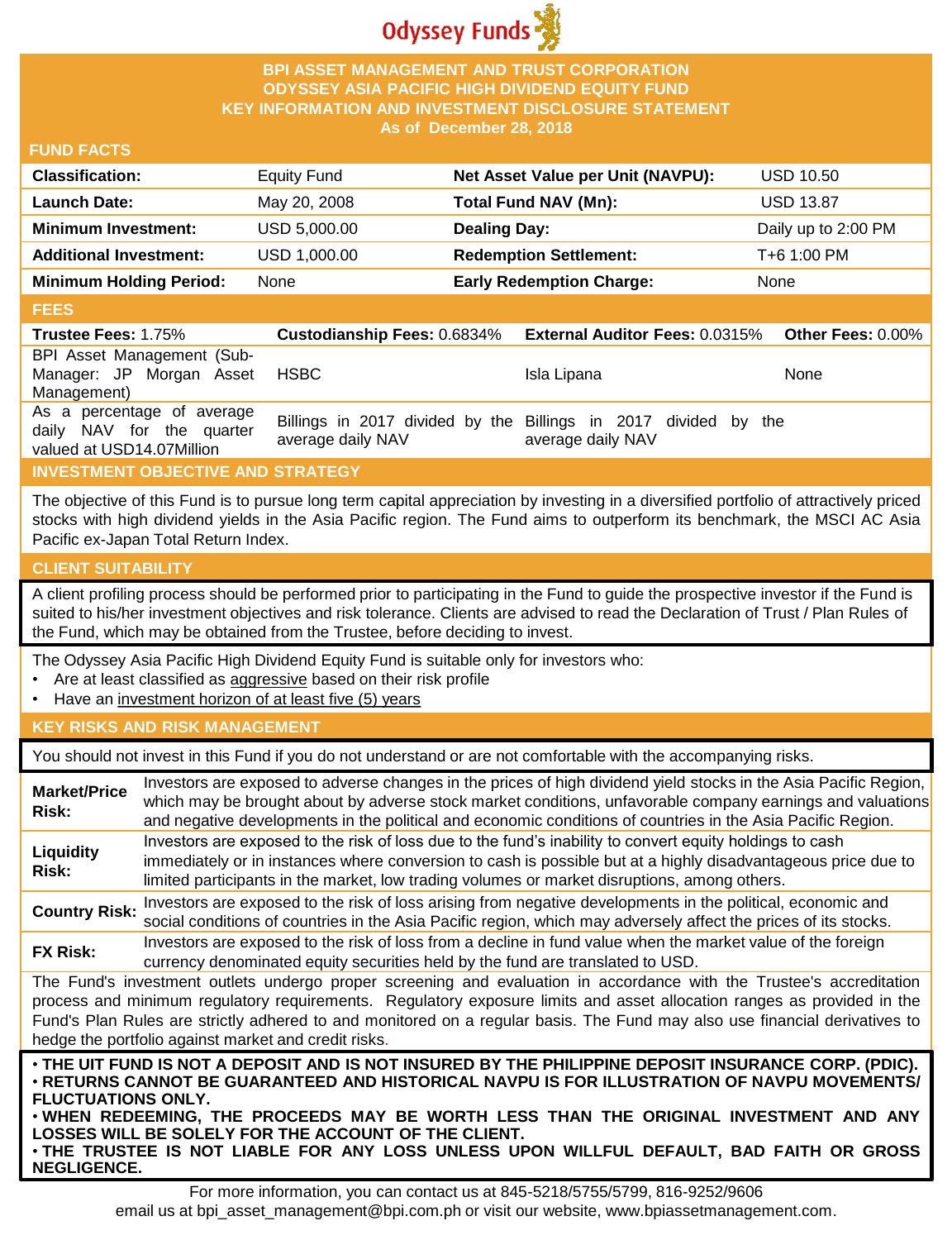## **FUND PERFORMANCE AND STATISTICS AS OF DECEMBER 28, 2018**

(Purely for reference purposes and is not a guarantee of future results)

#### **NAVPU GRAPH**



Benchmark\* : MSCI AC Asia Pacific ex-Japan Total Return Index

| <b>CUMULATIVE PERFORMANCE (%) 1</b>    |          |         |          |          |       |         |
|----------------------------------------|----------|---------|----------|----------|-------|---------|
|                                        | 1 mo     | 3 mos   | 6 mos    | 1YR      | 3YRS  | S.I     |
| Fund                                   | $-3.49$  | $-7.16$ | -4.81    | $-9.01$  | 13.27 | 5.00    |
| <b>Benchmark</b>                       | $-3.37$  | $-9.20$ | $-10.51$ | $-14.23$ | 25.34 | 29.64   |
| <b>ANNUALIZED PERFORMANCE (%) 1</b>    |          |         |          |          |       |         |
|                                        | 1YR      | 2YRS    | 3YRS     | 4YRS     | 5YRS  | S.I     |
| Fund                                   | $-9.01$  | 4.64    | 4.24     | 0.51     | 1.79  | 0.46    |
| <b>Benchmark</b>                       | $-14.23$ | 8.65    | 7.82     | 3.21     | 3.31  | 2.48    |
| <b>CALENDAR YEAR PERFORMANCE (%) 1</b> |          |         |          |          |       |         |
|                                        | YTD      | 2017    | 2016     | 2015     | 2014  | 2013    |
| Fund                                   | $-9.01$  | 20.33   | 3.45     | $-9.91$  | 7.08  | $-5.41$ |
| <b>Benchmark</b>                       | $-14.23$ | 37.63   | 6.18     | $-9.47$  | 3.71  | 2.65    |

# **PORTFOLIO COMPOSITION**

| <b>Allocation</b>                      | % of Fund     |
|----------------------------------------|---------------|
| <b>Equities</b>                        | 97.09         |
| Cash                                   | 3.29          |
| Time deposits and money market         |               |
| Other receivables - net of liabilities | -0.38         |
| <b>Top Five Sector Holdings</b>        | % of Equities |
| Financials                             | 43.05         |
| Real Estate                            | 18.70         |
| Information Technology                 | 13.89         |
| Industrials                            | 11.02         |
| Utilities                              | 5.06          |
| <b>Top Five Country Weightings</b>     | % of Equities |
| China                                  | 22.33         |
| Australia                              | 16.35         |
| Singapore                              | 14.91         |
| Hong Kong                              | 12.89         |
| Korea                                  | 11.08         |

| NAVPU over the past 12 months            |         |
|------------------------------------------|---------|
| Highest                                  | 12.35   |
| Lowest                                   | 10.29   |
| <b>STATISTICS</b>                        |         |
| Portfolio Beta                           | 0.95    |
| Volatility, Past 1 Year (%) <sup>2</sup> | 13.50   |
| Sharpe Ratio <sup>3</sup>                | $-0.81$ |
| Information Ratio <sup>4</sup>           | 1.02    |
| Current Number of Holdings               | 63      |

## <sup>1</sup>Returns are net of fees.

<sup>2</sup>Measures the degree to which the Fund fluctuates vis-à-vis its average return over a period of time.

<sup>3</sup>Used to characterize how well the return of a Fund compensates the investor for the level of risk taken. The higher the number, the better.

<sup>4</sup>Measures reward-to-risk efficiency of the portfolio relative to the benchmark. The higher the number, the higher the reward per unit of risk.

<sup>5</sup>Since inception.

6 Includes accrued income, investment securities purchased, accrued expenses, etc.

\*Declaration of Trust is available upon request through branch of account.

# **TOP TEN HOLDINGS**

| <b>Name</b>                                  | % of Equities |
|----------------------------------------------|---------------|
| <b>Taiwan Semiconductor</b><br>Manufacturing | 4.95          |
| <b>DBS Group Holdings</b>                    | 4.38          |
| <b>Samsung Electronics</b>                   | 4.09          |
| <b>Transurban Group</b>                      | 3.42          |
| Bangkok Bank                                 | 3.29          |
| China Life Insurance                         | 3.16          |
| United Overseas Bank                         | 3.08          |
| Australia and New Zealand Banking<br>Group   | 2.96          |
| BOC Hong Kong                                | 2.92          |
| Shinhan Financial Group                      | 2.85          |

# **RELATED PARTY TRANSACTIONS\***

The Fund has no transactions and outstanding investments with entities related to BPI Asset Management and Trust Corporation (BPI AMTC).

\* Related party in accordance with BPI AMTC's internal policy.